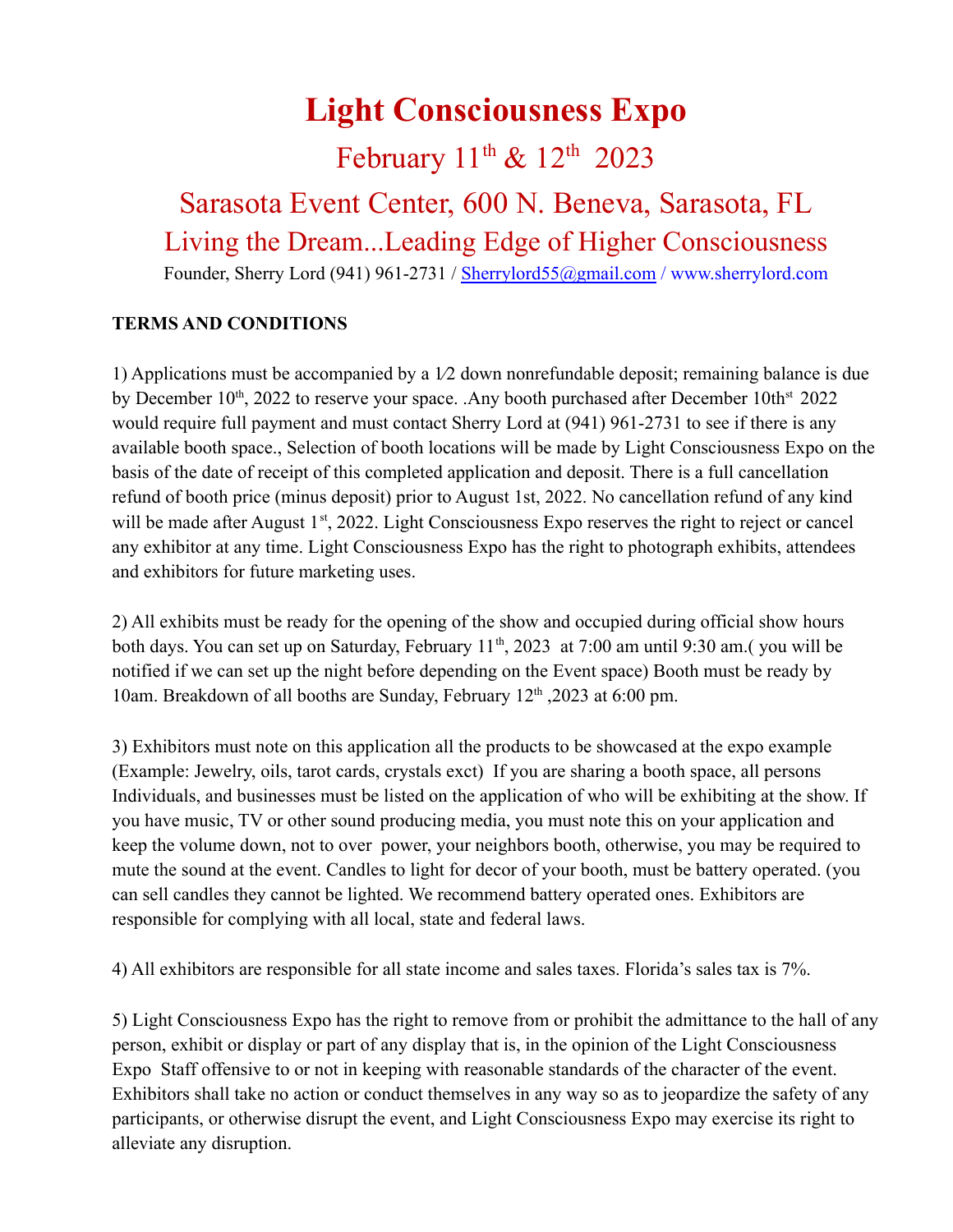6) While Light Consciousness Expo, or Facility are not responsible for the safety of any exhibitor, its property, employees, visitors or customers or parking lots, from theft, disappearance, injury or damage by fire, accident or any other cause, and exhibitors assume sole liability for any losses resulting from such causes. No insurance is provided for the benefit of exhibitors or their property. Exhibitors shall indemnify and hold Sherry Lord, LLC, Light Consciousness Light Expo and their affiliates harmless from any damages, losses or liabilities resulting from any claims, demands, suits or other actions based on or arising out of the exhibitor's presence in the indoor and outdoor expo spaces or parking areas during the lease term of the show.

7) If show spaces or other areas of the Facilities are rendered unusable by fire, other casualty, or by reason of strikes, civil disorder, acts of God or any other reason beyond the control of Light Consciousness Expo. Light Consciousness Expo shall have the right to terminate this application and contract. Light Consciousness Event and affiliates shall not be liable for any loss or damage suffered by any exhibitors should this contract be terminated, provided however, that Light Consciousness Expo shall return the portion of payments made by exhibitors after deducting a pro rata share of expenses incurred in connection with the show.

I have read the terms and conditions of the expo on this application. I understand and agree to these terms and conditions and understand that they will be enforced. All exhibitors subject to approval.

| <b>SIGNATURE</b> | Date: |
|------------------|-------|
|                  |       |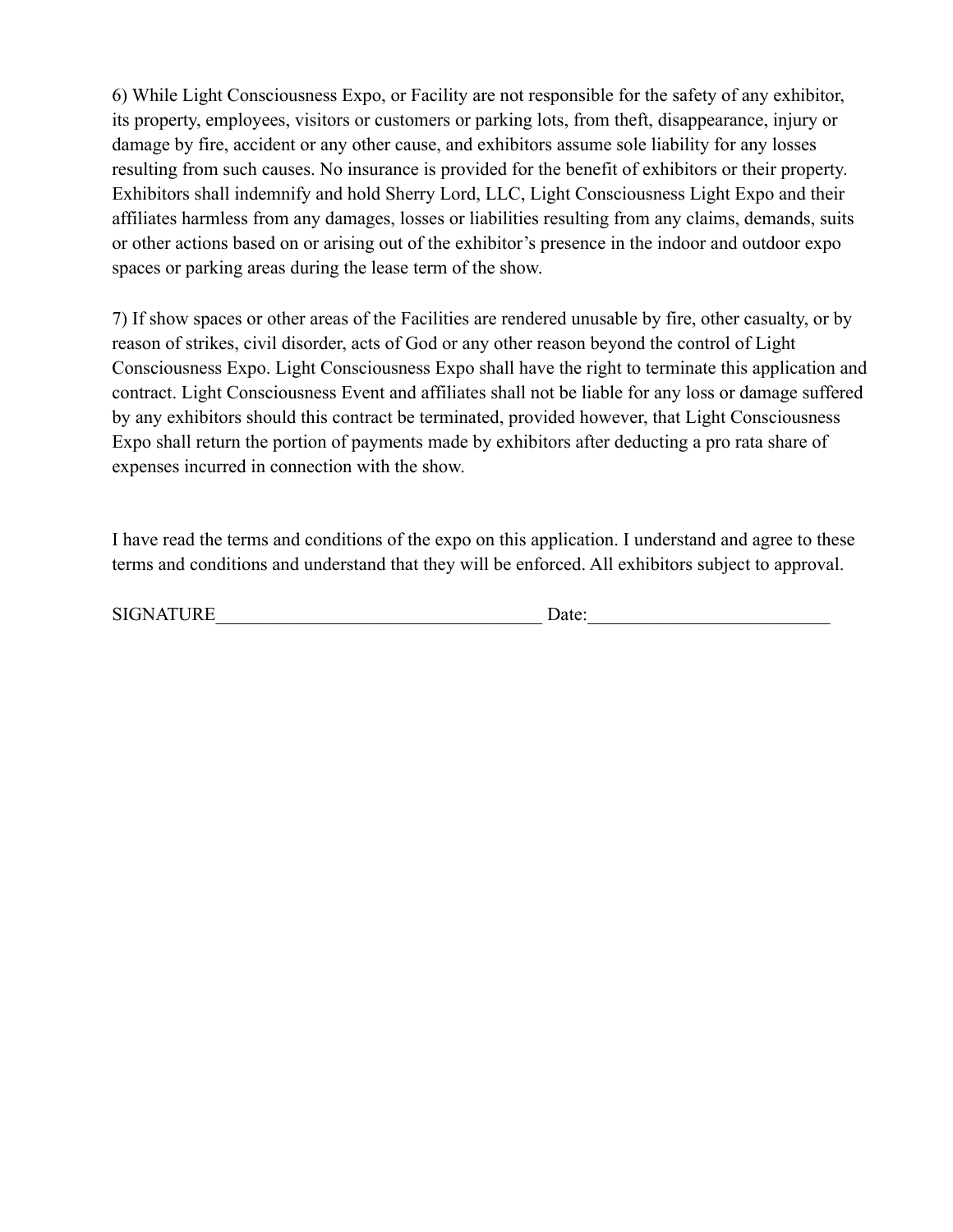# Sarasota, Florida Light Consciousness Expo **Exhibitor Application & Contract**

#### Living the Dream...Leading Edge of Higher Consciousness

Founder, Sherry Lord (941) 961-2731 [Sherrylord55@gmail.com](mailto:Sherrylord55@gmail.com) Sarasota Event Center, 600 N. Beneva, Sarasota, Florida Sarasota, Florida **Light Consciousness Expo February 11th – February 12th** , **2023 Saturday from 10 am to 7 pm & Sunday from 10 am to 6 pm**

### **Exhibitor information (please print)**

| <b>Individual or Company</b><br>Name                                                                                                                                                                                                |                              |  |
|-------------------------------------------------------------------------------------------------------------------------------------------------------------------------------------------------------------------------------------|------------------------------|--|
|                                                                                                                                                                                                                                     | <b>Sharing a Booth Name</b>  |  |
|                                                                                                                                                                                                                                     |                              |  |
|                                                                                                                                                                                                                                     |                              |  |
|                                                                                                                                                                                                                                     |                              |  |
| Contact Person<br><u>Contact Person</u>                                                                                                                                                                                             |                              |  |
|                                                                                                                                                                                                                                     | Cell <u>________________</u> |  |
| Email <u>experience</u> and the series of the series of the series of the series of the series of the series of the series of the series of the series of the series of the series of the series of the series of the series of the |                              |  |
| Website                                                                                                                                                                                                                             |                              |  |

**Exhibitors Speaking option Yes or No (50 minutes) Circle one : Free workshop Yes OR Paid** Speaker fee how much do you want to charge \$ . Light Consciousness Collects the **money and there would be a split 60 percent to you and 40 percent to Light Consciousness Expo**

**Participate in a Zoom Interview ½ hr for social media and other outlets circle yes or no ( Cutoff date for interview is January 20th, 2023) Lets all share and help get the word out.**

**Please send picture and Exhibitors Description of booth so we can add you to the website send to Email: [sherrylord55@gmail.com](mailto:sherrylord55@gmail.com) Any question Please call Sherry Lord at (941) 961-2731**

**All Booths based on Availability...Booth Reservation**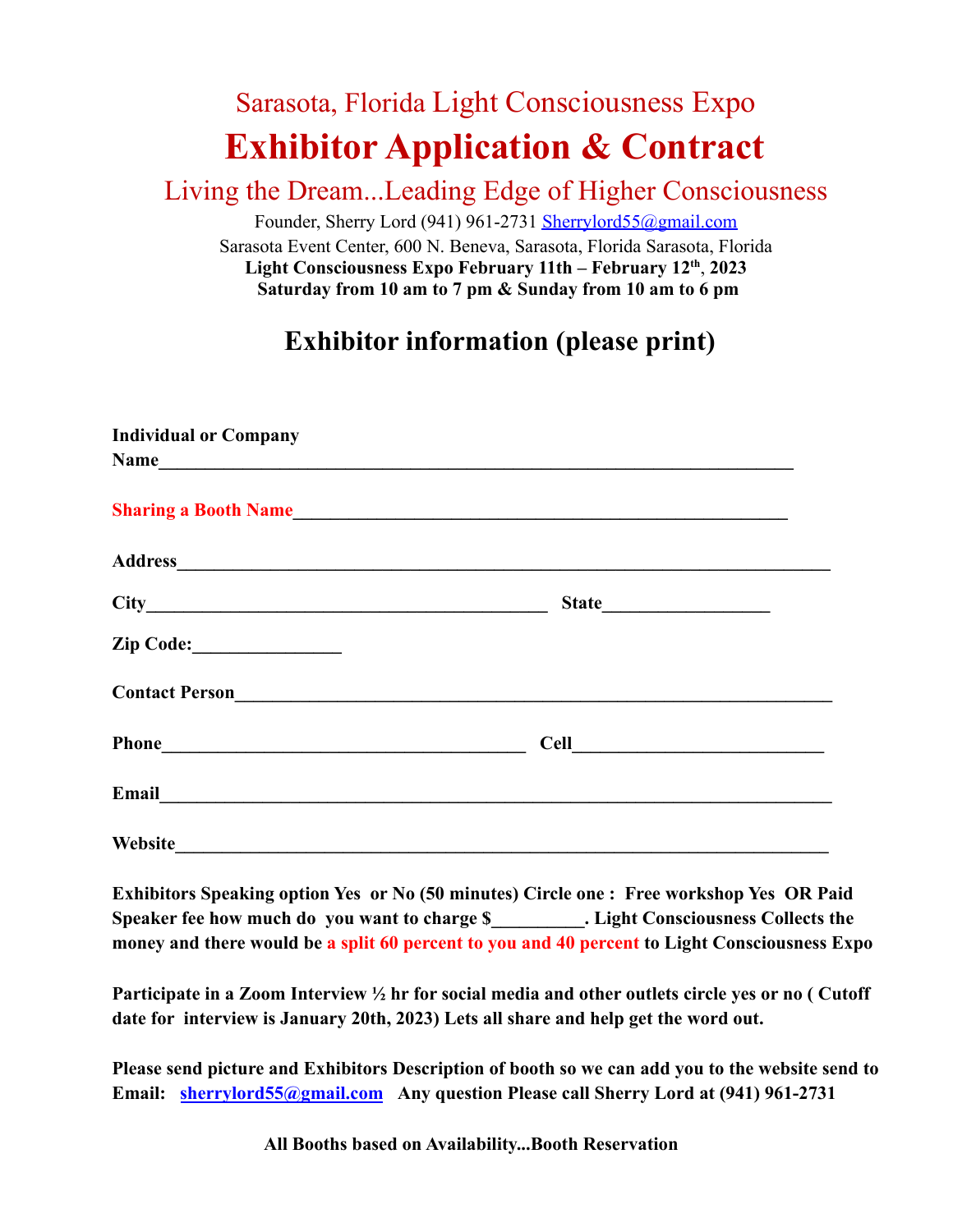# **Booth Options**

#### **Exhibitors booths :**

**Intuitive Readers Booth 6ft x6ft- must bring your own table ( fits within space) with cloth, three chairs, ( We provide small waste paper basket and three badge)s = \$175 (you can also choose prime). Please Check this one\_\_\_\_\_\_\_\_\_\_\_\_ Not a shared Booth**

**Intuitive Readers Booth / Readers with Products/ Healers. Includes:** *One* **8ft table with cloth, three chairs and small waste paper basket and three badges = \$250 (you can also choose prime). Please Check this one\_\_\_\_\_\_\_\_\_\_\_\_ Can share a booth**

**Prime Booth Spot: One 8ft Table with cloth, three chairs and small waste paper basket and three badges, Booth size 8' x 8' =**  $$375$ **. Please check this one x\_\_\_\_\_\_\_\_\_\_\_\_\_ Can share a booth** 

**Prime Booth Spot: Two 8 ft Tables with cloth three chairs and small waste paper basket and three badges. Booth size – 8' x 8' = \$425. Please check this one x\_\_\_\_\_\_\_ Can share a booth** 

**Prime Booth Spot: Three 8 ft Tables, with cloth, three chairs and small waste paper basket and three badges Booth size – 10' x 10' =**  $$475$ **. Please check this one x** Can share a booth

**Prime Booth Spot: /Corner Booth, Four 8 ft Tables, with cloth, three chairs and small waste paper basket and three badges Booth size – 10' x 20' =**  $$575$ **. Please check this one x Can share a booth**

## **Total Balance Due**

**Booth Cost \$** 

**Extra Tables includes one 8ft table with cloth cover are \$50 each How many\_\_\_\_\_\_\_\_\_\_ and Total Cost \$\_\_\_\_\_\_\_\_\_\_\_\_\_\_\_\_\_\_\_\_\_\_\_\_\_\_\_\_\_\_\_\_\_\_\_\_\_\_\_\_\_\_\_**

**Deposit: 1⁄2 non-refundable deposit retainer to hold your spot required used towards payment**  $\sim$ 

**Total Balance \$\_\_\_\_\_\_\_\_\_\_\_\_\_\_**

**Balance Due by December 10th, 2022 \$** 

**(Or pay in full below)**

Booth Cost \$